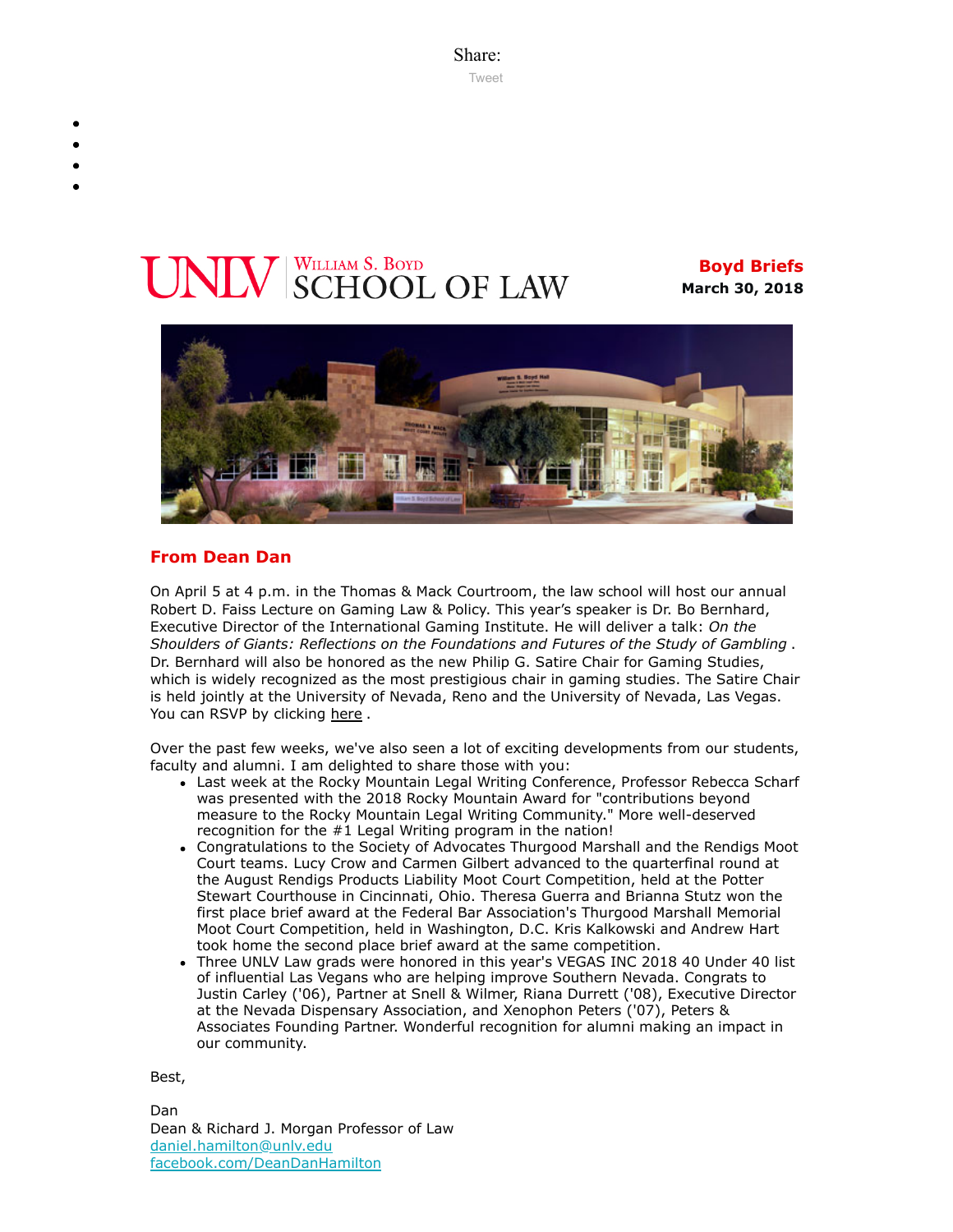### **Faculty Spotlight: Sara Gordon**



*Sara Gordon is an Associate Professor of Law and a charter member of the UNLV Health Law Program. She teaches courses in Mental Health Law, Criminal Law, and Evidence.*

#### **Which of your recent books or articles should I read?**

My recent research examines drug and other specialty courts, which were originally intended to divert people with criminal charges out of the criminal justice system and allow them to instead receive treatment for an underlying mental illness or substance use disorder. One article that I'd recommend is *About a Revolution: Towards Integrated Treatment in Drug & Mental Health Courts* , which is forthcoming in the North Carolina Law

Review. In this paper, I examine the structure of specialty courts, which often segregate defendants into drug court or mental health court based on the crime that led to their arrest. Many of these individuals, however, do not just suffer from a substance use disorder or a mental health disorder; instead, many have a "co-occurring disorder." I argue that this segregated specialty court model often fails to provide integrated treatment for the multiple disorders a defendant might present, and further stigmatizes drug and alcohol use disorders.

Another recent piece, *The Use and Abuse of Mutual Support Groups in Drug Courts* , 2017 Illinois L. Rev. 1503, examines the gap between what we know about appropriate treatment for the disease of addiction, and the treatment received by individuals who are ordered into treatment as a condition of participation in drug court. Many drug courts, for instance, will not accept participants who are undergoing medication-assisted treatment for addiction and substance abuse, partly because of a persistent belief that medication-assisted treatment allows individuals to simply replace one substance with another. Yet these medications have been shown to be safe and highly effective for many people and participants in drug courts should be permitted to use this evidence-based treatment.

#### **What's the most important thing you are working on right now?**

If I told you that sugar won't make your kids hyper, would you believe me? And what does that have to do with drug courts? Despite overwhelming scientific support for the efficacy of medication-assisted treatment for addiction, many drug courts are reluctant to embrace these pharmacological treatments because of concerns about "addiction substitution." Ordinary decision-makers are similarly reluctant to believe new information when it contradicts their existing beliefs. Sugar does not make kids hyper, but you may find it difficult to believe that if you have always understood that it does. My current work focuses on these "sticky myths" and the reluctance of legal decision-makers to embrace challenges to their longstanding ideas or practices, even in the face of credible scientific evidence suggesting that the old approaches might be incorrect or misinformed. As a more serious example of this phenomenon, most people think that fingerprint evidence connecting a defendant to a crime scene is infallible and that such evidence always produces the correct conclusions. Yet fingerprint identifications have significant error rates and the first appropriately designed study of the validity and reliability of latent print evidence wasn't conducted until 2011! Like my work on the legal system's need for a more contemporary and evidence-based approach to addiction, this project focuses on the disconnect between what we believe about forensic evidence and what has been established by the scientific community, and on the resistance of people to believe new information that contradicts or disproves the things they have always assumed to be true.

#### **Student Spotlight: Steven Brecher**

#### **What are the upsides and downsides of life as a professional poker player?**

A downside is the ups and downs  $-$  the volatility of results. I specialized in poker tournaments, which are characterized by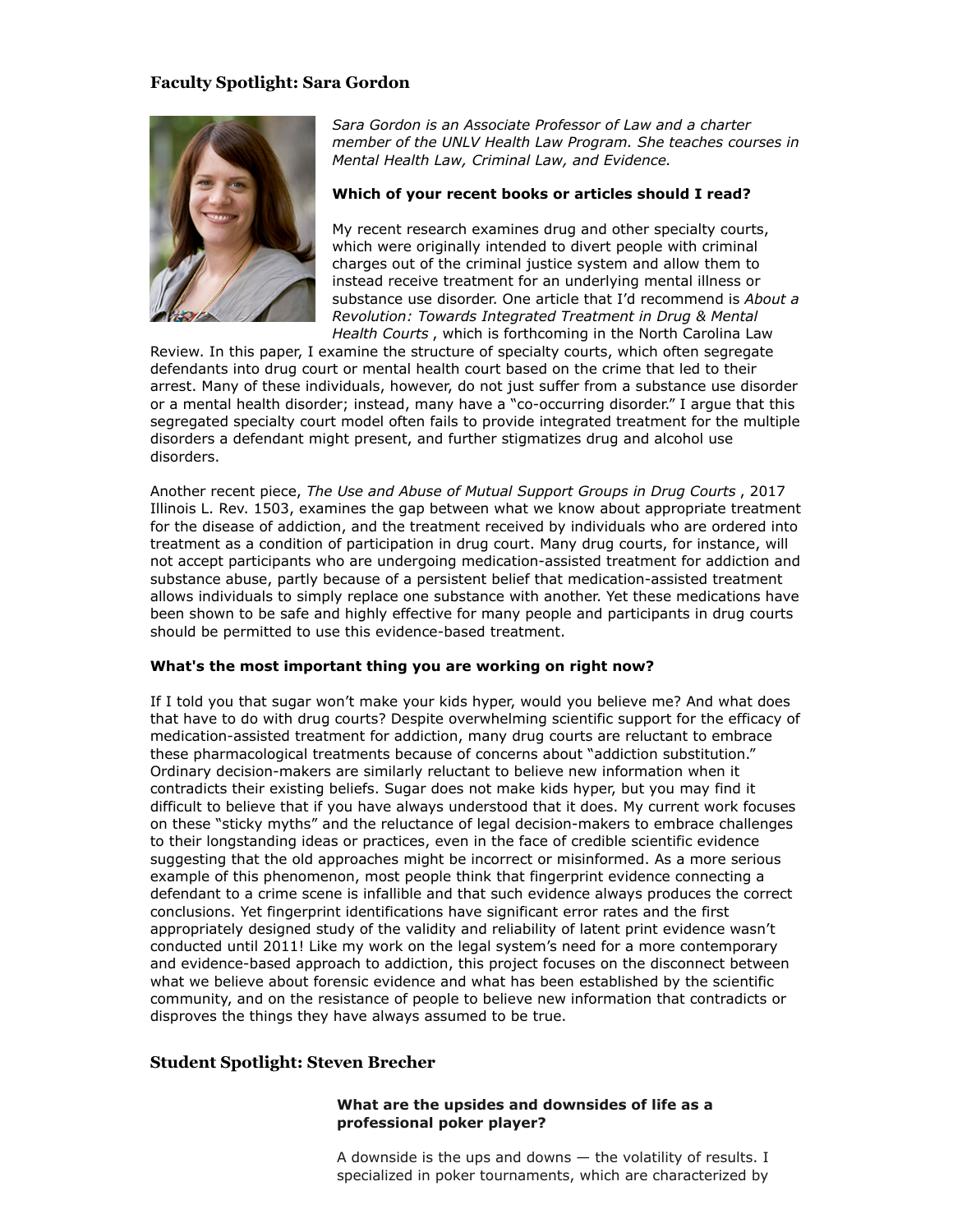

frequent famines and rare feasts. Each tournament of the kind I was playing lasts three to six or more days, but only 10-15% of the entrants come away with any prize money. I enjoyed the challenges of matching wits with opponents and of mastering the subtleties of tournament play.

#### **Why, at this point in your life, did you decide to give law school a go?**

I was feeling a lack of intellectual challenge. I recalled that, long ago, I had applied to and been accepted by some law schools but elected instead to go forward in computer software. In 2016, I investigated the possibility of volunteering as a paralegal, but

soon realized that jurisprudence fascinated me, and that I could develop more fruitful opportunities to volunteer as a lawyer.

#### **So as well as playing poker professionally, you were a computer software developer. Tell us about that work.**

Software was my primary career before I got into poker tournaments later in life. As a philosophy major undergraduate I happened to take an introductory software class and loved it. Programming is a kind of puzzle solving that continued to fascinate me.

#### **You were a pilot. What was your favorite flight destination?**

I flew my plane to and from the Nassau, Bahamas airport once for a poker tournament. Because it was my only international flight as a pilot, it required a lot of preparation. I was rewarded by a successful flight and good sightseeing weather. My most *frequent* destination from my base in Reno or Carson City was … North Las Vegas Airport!

## **Alumni Spotlight : Lauren Calvert '07**



*Lauren is an attorney at Bighorn Law in Las Vegas as well as General Counsel at Filevine .*

#### **Tell us about your legal career.**

I work for two firms: Bighorn Law (a.k.a. Morris Anderson) and Filevine. In 2011, while driving to work, my car was struck by a speeding semi-truck that ran a red light. Nathan Morris became my attorney for the ensuing personal injury lawsuit. After four years as his client, he suggested I might as well work at his firm since I spent so much time there! The day of that collision turned out to be one of the best of my life because it led me to where I am now. Another four years after that, Nathan's business partner, Ryan Anderson, asked me to spend half my

time as General Counsel for the legal software company Filevine, which was such an honor.

For me, it's not so much about the type of law you practice or your position within a firm: it is all about those with whom you work. As a lawyer, you will spend the overwhelming majority of your awake hours with your co-workers, not your family or friends. If you enjoy and respect those people, you will love your work and your life.

#### **Any business advice you would give to someone just starting in the profession?**

To new women attorneys in particular, I would say don't give up your power. Stand your ground. Don't let men interrupt you or start mansplaining. Don't let male associates, bosses or partners convince you that their value to the firm is greater than yours or that you should share more of your fees. Leave bad work relationships early. Find solidarity with other female lawyers early on, and speak up when you see them being treated poorly, too.

#### **Tell us about a case that you are particularly proud of.**

I am very proud of all the collective actions I have been a part of, from mass tort lawsuits against pharmaceutical companies to class actions against Nevada strip clubs. Each has